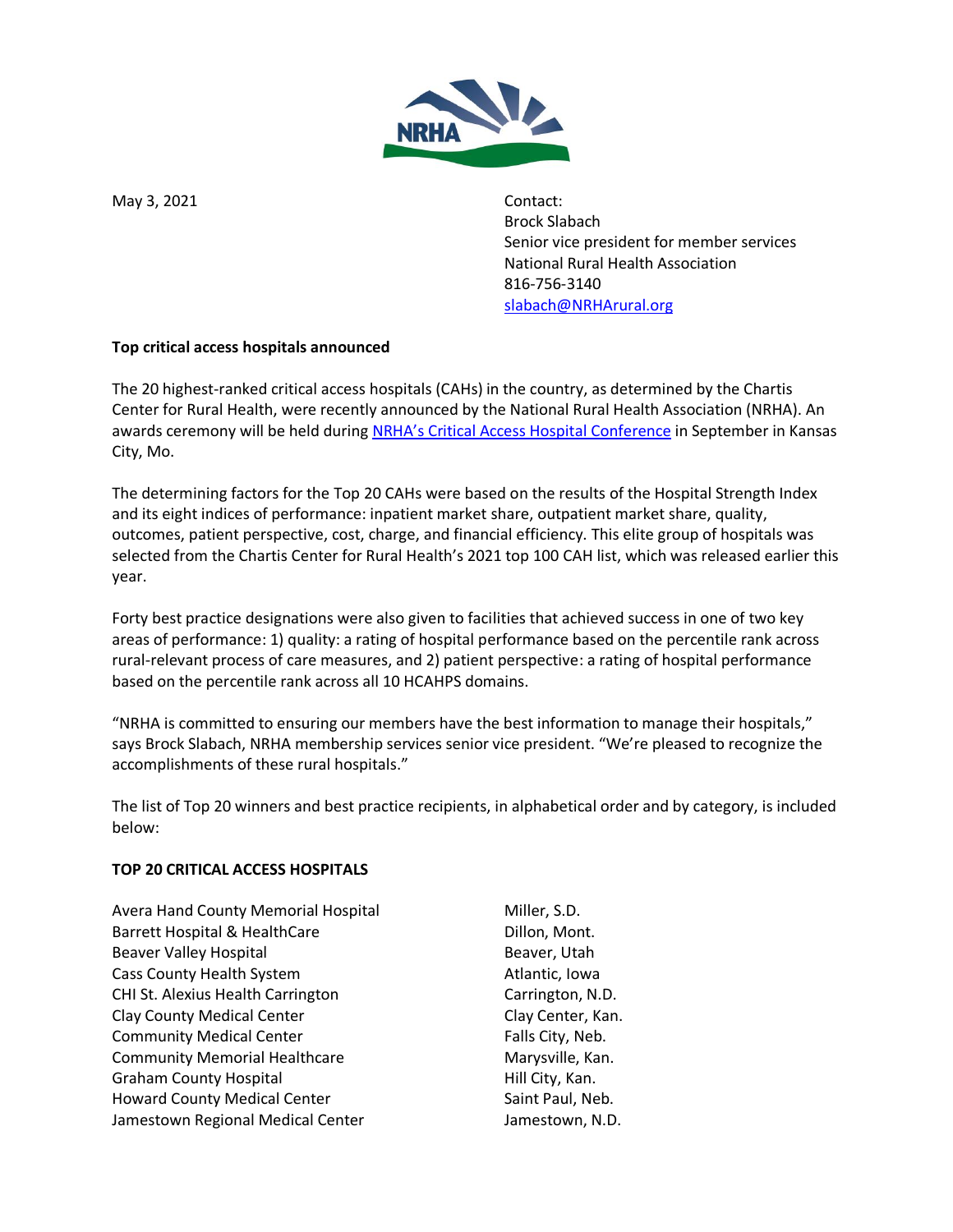Kingman Healthcare Center Kingman, Kan. Kossuth Regional Health Center **Algona**, Iowa Milbank Area Hospital Avera Milbank, S.D. Osborne County Memorial Hospital **Communist Constant Contract Constant** Cosborne, Kan. Pella Regional Health Center **Pella**, Iowa River Hospital Alexandria Bay, N.Y. Towner County Medical Center Cando, N.D. Wallowa Memorial Hospital **Enterprise**, Ore. Westfields Hospital and Clinic New Richmond, Wis.

#### **BEST PRACTICE RECIPIENTS – QUALITY**

Allendale County Hospital **Fairfax, S.C.** Fairfax, S.C. Annie Jeffrey Memorial County Health Center **Canadia**, Neb. CHI Health Plainview **Plainting CHI Health Plainview**, Neb. Comanche County Hospital Comanche County Hospital Coldwater, Kan. Edgefield County Healthcare Edgefield, S.C. Gove County Medical Center **Contains Counter** Quinter, Kan. Harper County Community Hospital Buffalo, Okla. Kiowa District Healthcare Kiowa, Kan. Linton Hospital Linton, N.D. Loring Hospital **Sac City**, Iowa Medicine Lodge Memorial Hospital Medicine Lodge, Kan. Mitchell County Hospital District Colorado City, Texas Osborne County Memorial Hospital **Communist Constant Contract Constant** Cosborne, Kan. Pembina County Memorial Hospital Cavalier, N.D. St. Andrew's Health Center **Bottineau**, N.D. St. Luke's Medical Center Crosby, N.D. Stafford County Hospital Stafford, Kan. Swift County – Benson Health Services Benson, Minn. Towner County Medical Center Cannon Cando, N.D. Trousdale Medical Center **Hartsville**, Tenn.

#### **BEST PRACTICE RECIPIENTS – PATIENT SATISFACTION**

Avera Hand County Memorial Hospital Miller, S.D. Casey County Hospital **Liberty, Ky.** Casey County Hospital CHI Health Mercy Corning CHI Health Mercy Corning Corning, Iowa CHI Oakes Hospital **CHI Oakes, N.D.** Collingsworth General Hospital Wellington, Texas Fillmore Community Hospital Fillmore, Utah First Care Health Center **Park River, N.D.** Park River, N.D. Hancock County Hospital Sneedville, Tenn. Henderson Health Care Services **Henderson**, Neb. Jackson County Hospital District **Edna**, Texas Kiowa District Healthcare **Kiowa, Kan.** Kiowa, Kan. Lady of the Sea General Hospital Cut Off, La. Madelia Health Madelia, Minn. MercyOne Elkader Medical Center **Elkader, Iowa** Monroe County Hospital & Clinics **Albia**, Iowa